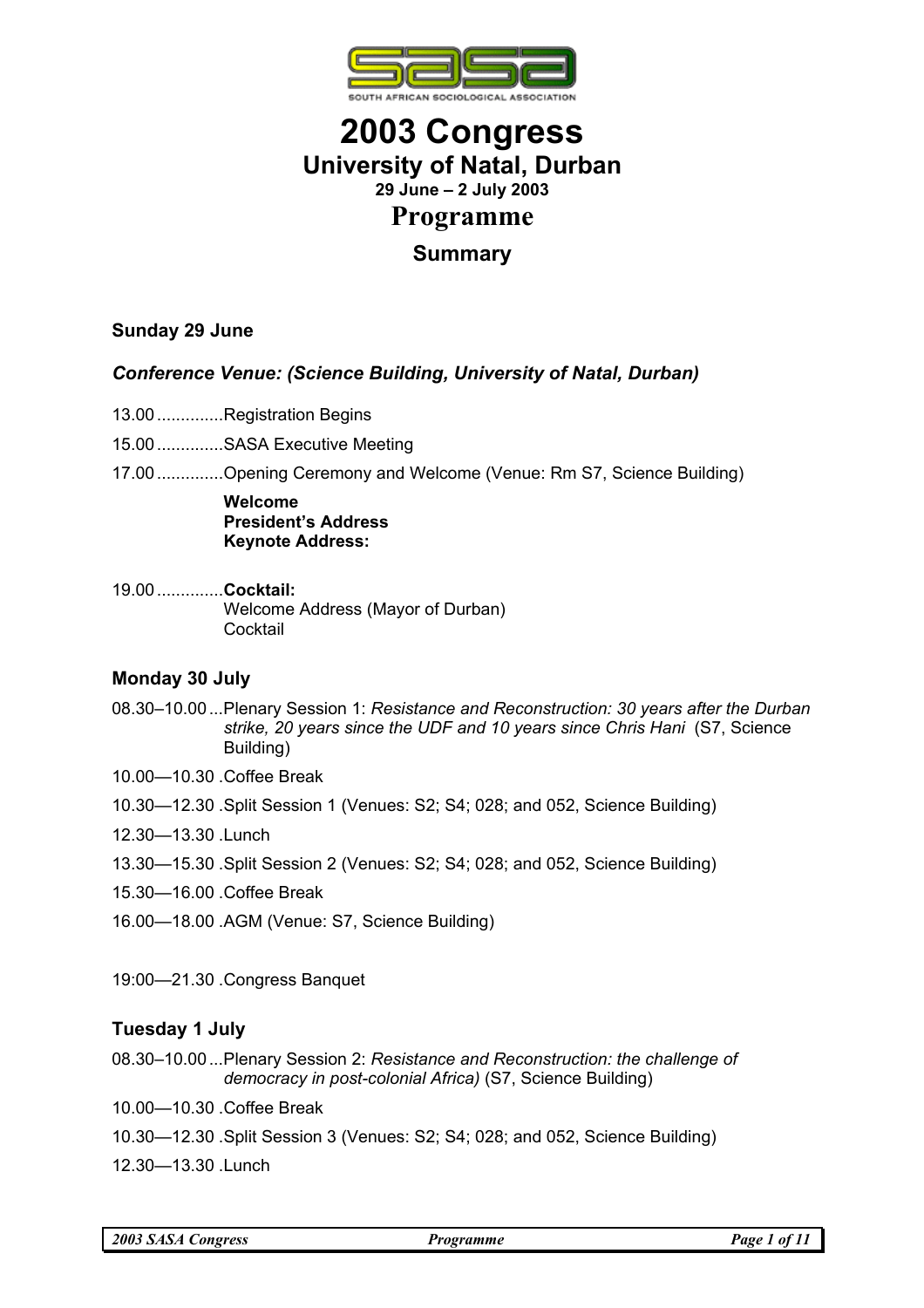- 13.30—15.30 .Special Joint Session: Karl von Holt's book (S7, Science Building)
- 15.30—16.00 .Coffee Break
- 16.00—18.00 .Split Session 4 (Venues: S2, S3, S4, 028, and 052, Science Building)

18.00—19.30 .

20.00—21.30 .Congress Braai

## **Wednesday 2 July**

08.30–10.00... Split Session 5 (Venues: S2, S4, 028, and 052, Science Building)

- 10.00—10.30 .Coffee Break
- 10.30—12.30 .Plenary Session 3: Sociology and the Future: resistance, reconstruction and democracy
- 12.30—14.00 .Departure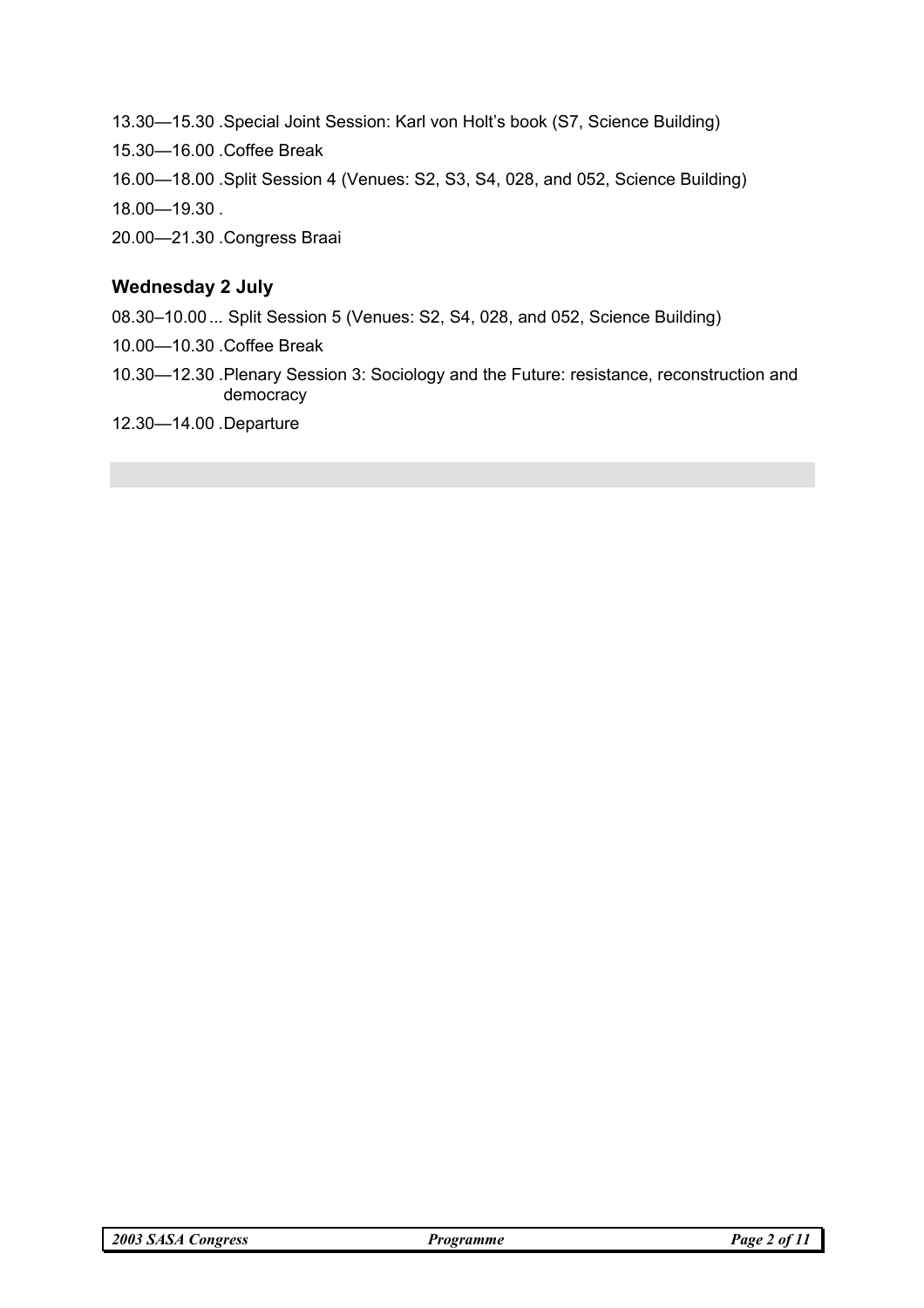## **PROGRAMME**

### **Sunday 29 June**

### **Conference Hall: S-7, Science Building**

- 13.00..............Registration Begins
- 15.00..............SASA Executive Meeting
- 17.00..............Opening Ceremony and Welcome

 **President's Address**: Tina Uys, SASA President, Rand Afrikaans University

 **Keynote Address:** Michael Burawoy, University of California, Berkley. *Public Sociology: national challenge in a global context* 

19.00..............Cocktail Party **Welcome Address** by the Mayor (Durban Metropolitan) Cocktail

#### **Monday 30 June**

#### **08.30—10.00: Plenary 1:** *Resistance and Reconstruction: 30 years after the Durban strike, 20 years since the UDF and 10 years since Chris Hani* (S7, Science Building)

**Chair:** Tina Uys. Rand Afrikaans University

#### **Panel:**

- Dr David Hemson, Research Director, HRSC, Durban
- Gampi Matheba, Department of Politics, Soweto Campus, Vista University,
- Prof. Ari Sitas, ISA Vice President (Programme), University of Natal, Durban.

## **10.00—10.30: Coffee Break**

## **10.30—12.30 Split Sessions 1**

#### **Session 1A: Economic and Industrial Sociology (Room S2)**

**Theme: Restructuring: Workplace and Industrial Responses Chair: Andries Bezuidenhout** 

- 1. Johann Maree & S. Godfrey, University of Cape Town. *The workplace challenge project in the Fishing Industry in the Western Cape.*
- 2. D. Masondo, University of the Witwatersrand. *The restructuring of work in post-Apartheid South Africa: a case study of BMW.*
- 3. M. Hlatswayo, University of the Witwatersrand. *The politics of production and forms of worker responses at Iron and Steel Corporation (Iscor), 1965 to 1973.*
- 4. Sthembiso Bhengu & Malcolm Draper, University of Natal. *Early Warning System Research on Chinese/Taiwanese Enterprises in KZN.*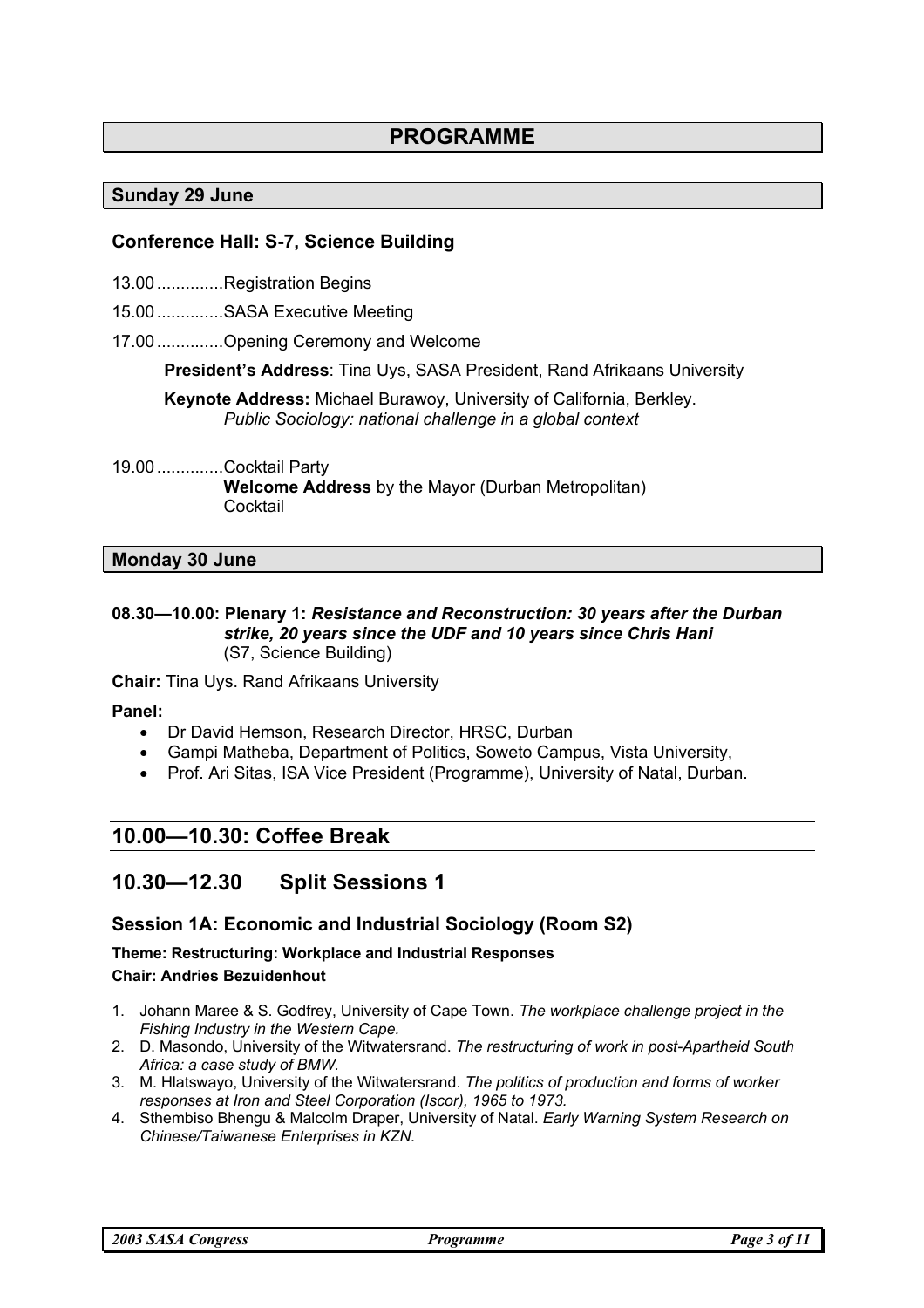## **Session 1B: Development (Room S4)**

#### **Theme: Development as Contested Terrain Chair: Monty Roodt, Rhodes University**

- 1. Jimi Adesina, Rhodes University. *Africa's experience with regional development frameworks: beyond silence, closure and forgetting.*
- 2. Chuene C. Mokobane, University of the North. *Freedom from Colonialism: thinking though Fanon.*
- 3. Funmi Adewumi, University of Lagos. *Rethinking the role of workers in the consolidation of democracy and constitutionalism in Africa.*
- 4. Michelle Williams, University of California, Berkeley. *Democratic Communists: The South African Communist Party and the Communist Party of India (Marxist).*

## **Session 1C: Race and Ethnicity (Room O28)**

#### **Chair: Fred Hendricks. Rhodes University**

- 1. Thomas Blaser, University of the Witwatersrand*. Nation-building and communal strife in India and South Africa.*
- 2. Simon Bekker and Anne Leildé, University of Stellenbosch. *Is multiculturalism a workable policy in South Africa?*
- 3. Irma du Plessis, Wits Institute of Social and Economic Research. *Living in 'Jan Born': reflecting on the ways in which residents of a former 'poor white' suburb in Johannesburg remake and rethink their lives after apartheid*

## **Session 1D: Education and Teaching Sociology (Room O52)**

#### **Theme: Challenges facing Higher Education Chair: Marcelle Dawson, Rand Afrikaans University**

- 1. Nthabiseng Motsemme, (University of South Africa) and Irma du Plessis (WISER, University of the Witwatersrand): *Our world: Students' reflections on tradition and change at the University of Pretoria.*
- 2. Shaheeda Essack: National Department of Education. *The First Year Experience (FYE) in Higher Education - A systematic process of screening, sifting and elimination of students from the higher education system.*
- 3. Teboho Lebakeng: Mergers, *Epistemicide and the Problem of History and Memory in the South African Higher Education*.

## **12.30—13.30: LUNCH**

# **13.30—15.30 Split Sessions 2**

## **Session 2A: Economic and Industrial Sociology (Room S2)**

#### **Theme:** *The challenges and role of trade unions*

#### **Chair: S. Bhulungu (University of the Witwatersrand) Discussant: Karl von Holt**

1. Ifeanyi Onyeonoru, University of Ibadan. *Trade Unions and Neo-liberal Reforms: globalized trends and emergent patterns of contestation*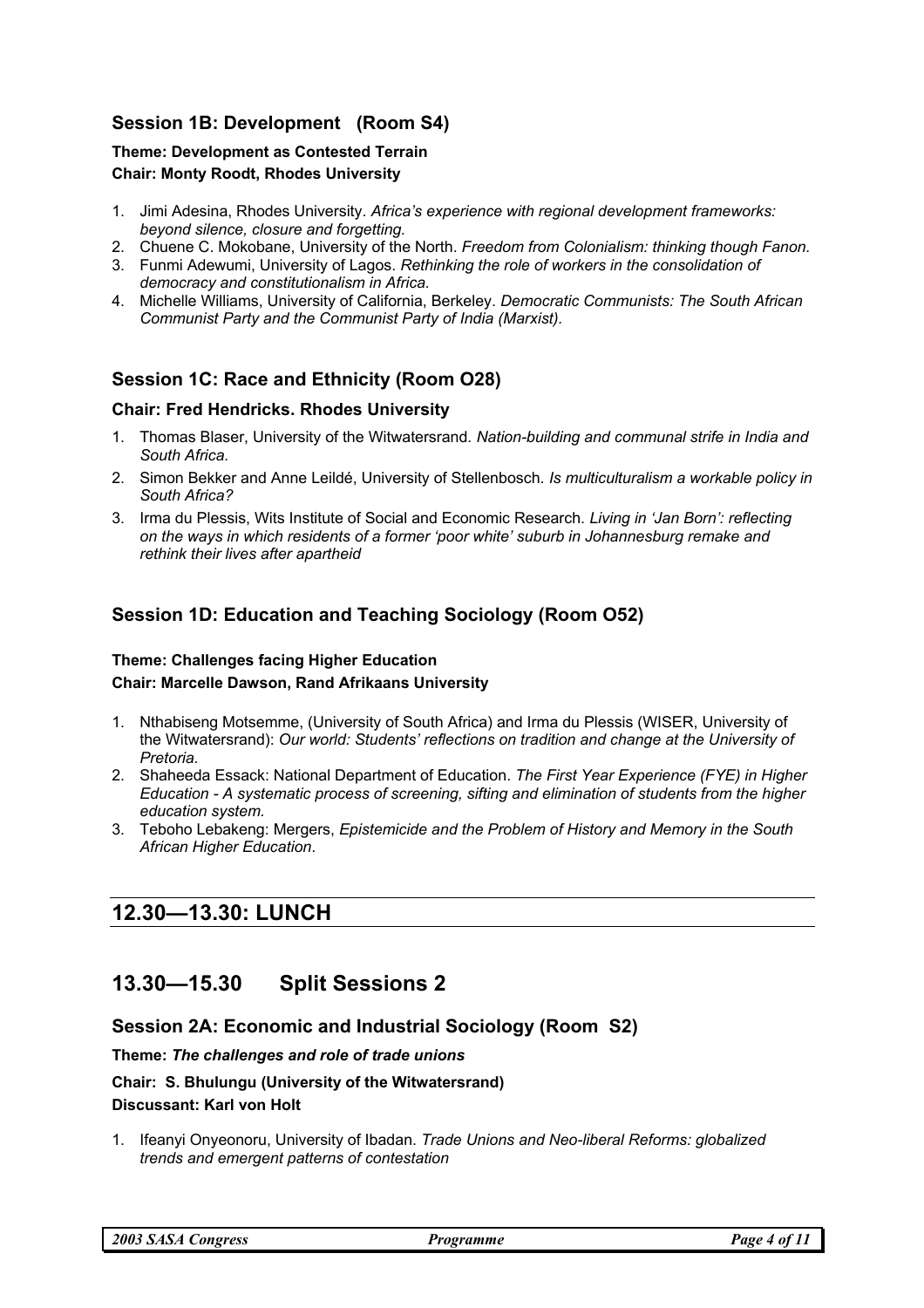- *2.* Grace Khunou, Wits Institute for Social and Economic Research. *The Influence of Cosatu on the welfare policy debate in Post-apartheid South Africa*
- *3.* Eddie Webster, University of the Witwatersrand. *New Forms of work and the Representational Gap: case studies of Durban, 1973-2003*
- 4. Aisha Lorgat, University of Natal. *Enabling workers finances: the effects of rising costs of living and debt on worker finances*

### **Session 2B: Development (Room S4)**

#### **Theme: Poverty Reduction & Equity in Development**

#### **Chair: Jimi Adesina, Rhodes University**

- 1. Monty Roodt, Rhodes University. *Cross-border local government cooperation for poverty reduction in Africa: the Maputo Development Corridor experience*
- 2. Samira Bayat, University of Natal. *Micro-finances as a poverty alleviation strategy in South Africa*
- 3. J.R. Masutha, University of the North. *Black Economic Empowerment in South Africa: prospects and challenges.*

## **Session 2C: Gender Studies (Room 028)**

#### **Theme: Violence against women Chair: Nhlanhla Jordan**

- 1. Mandisa Sihau, University of Transkei. *The incidence of rape in East London: implications for gender.*
- 2. Charmaine Pereira, Independent Researcher, Abuja, Nigeria*. Approaching Danger with a delicate step.*
- *3.* M.I. Tau, University of Stellenbosch. *Women and Crime.*
- 4. Adeyinka Aderinto, University of Ibadan, Nigeria. *Home or Hell: Domestic Violence Against Women in Post-Colonial Nigeria.*

## **Session 2D: Crime, Security and Violence (Room 052)**

#### **Theme: Crime and Conflict in Africa**

#### **Chair: Anton Senekal**

- 1. Diane Frost, University of Liverpool. *Human Rights and Civil War in Sierra Leone*.
- 2. Atoyebi, Olayinka Adeyemi, University of Ibadan. *Ethnic militia groups, public security and the Police roles* in Nigeria
- 3. Sethu Lubisi, University of Stellenbosch. *From Explaining to Preventing African Armed Conflict*
- 4. Emeka Obioha, NISER, Nigeria. *Interrogating the effectiveness of civil society-based security operatives in the management of urban crimes in Nigeria.*

## **15.30—16.00: Coffee Break**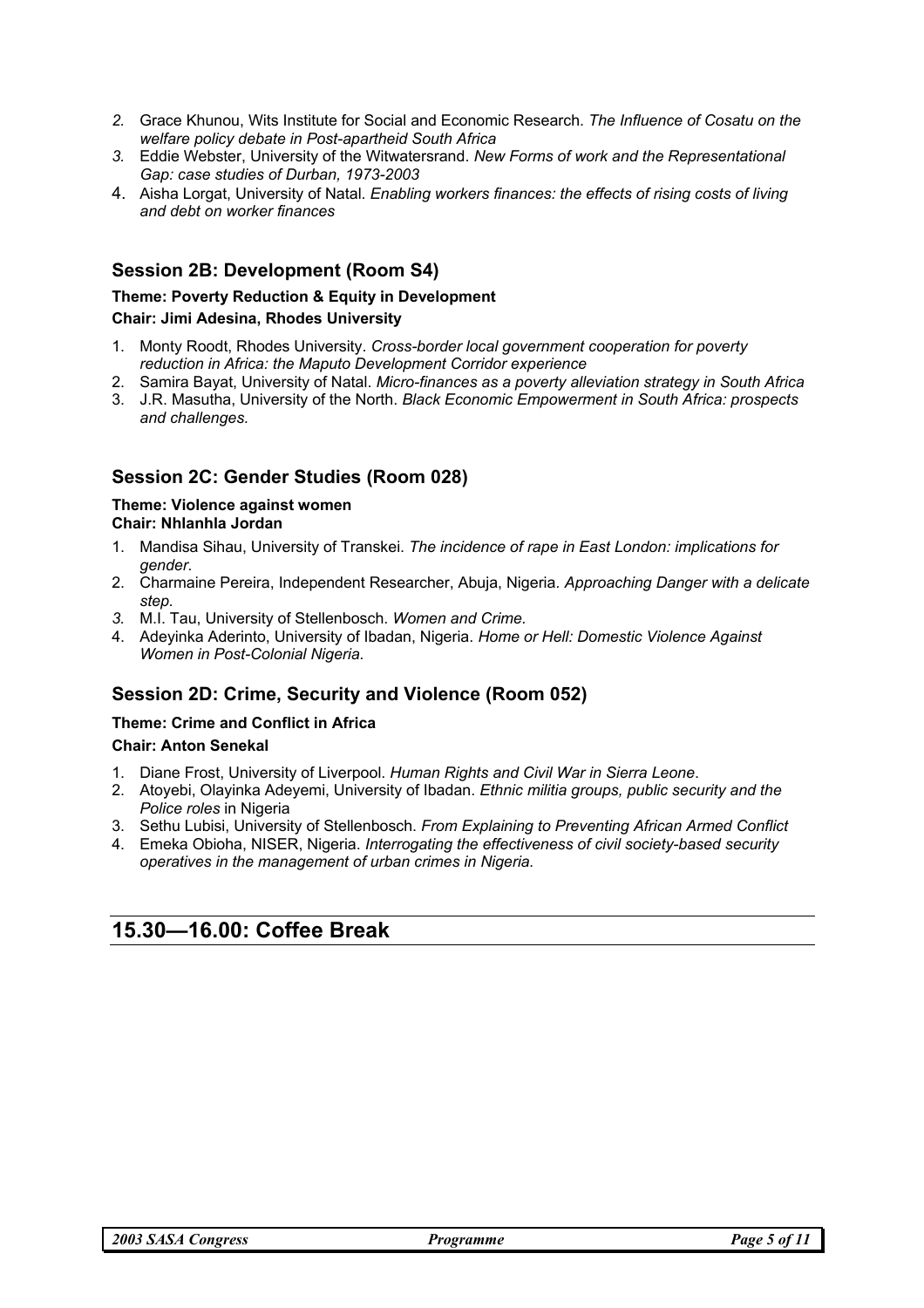# **16.00—18.00 Annual General Meeting of SASA**

### **AGENDA**

- 1. Welcome/Formalities
- 2. Minutes of 2002 AGM (Correction and Matters Arising)
- 3. Reports
	- a. Secretary
	- b. Treasurer
	- c. Editor, SiT
	- d. SGB Convener
	- e. ISA 2006 LOC
- 4. Venue for 2005 SASA Congress
- 5. Election
	- a. Working Groups
	- b. Council

## **19.00—21.30: Congress Banquet**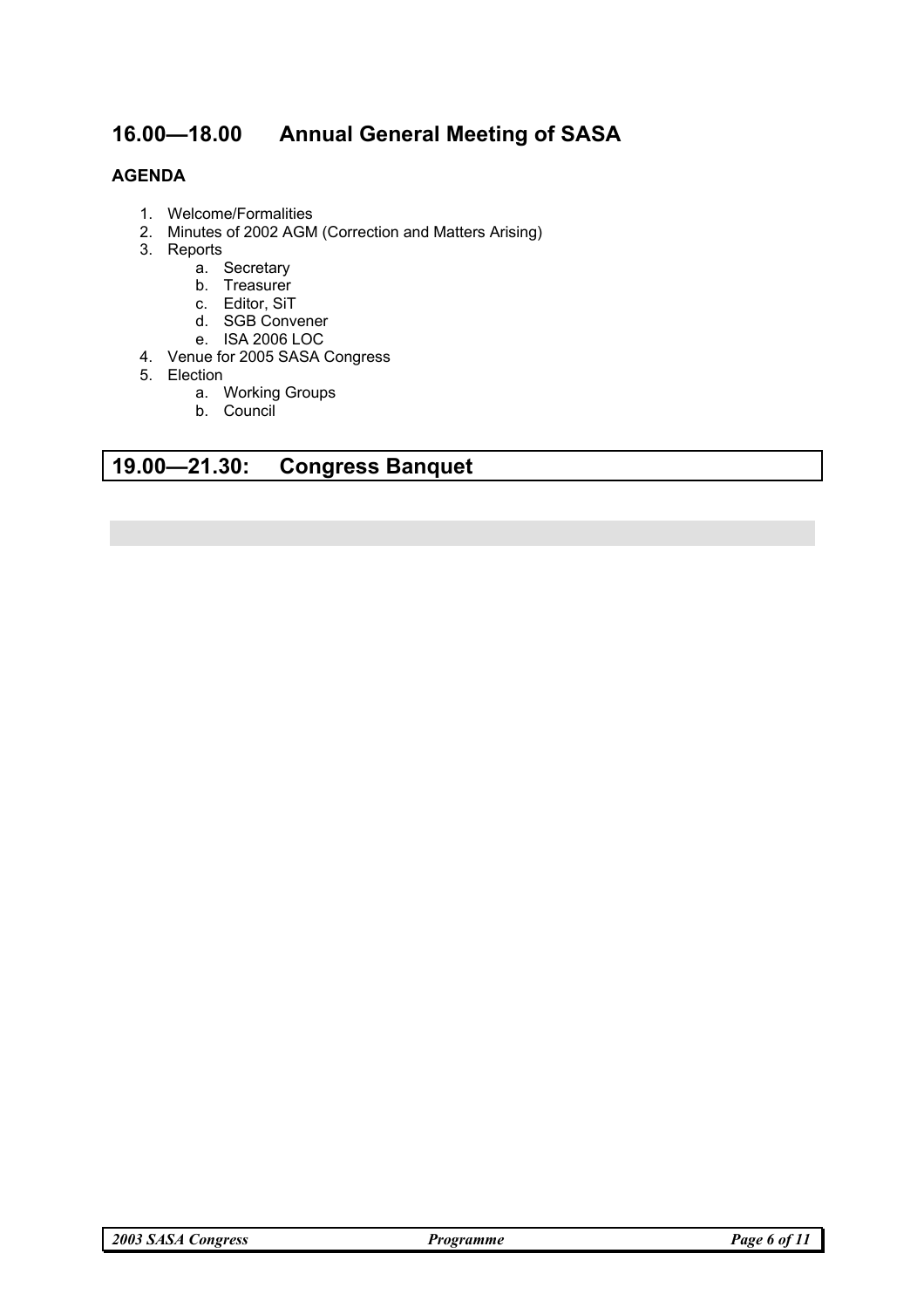### **08.30—10.00: Plenary 2:** *Resistance and Reconstruction: the challenge of democracy in post-colonial Africa)* (S7, Science Building)

**Chair:** Nhlanhla Jordan, Women Development Foundation, Johannesburg

#### **Panel:**

- Dr Sakhela Buhlungu, University of the Witwatersrand
- Gillian Hart, University of California, Berkeley/University of Natal
- Prof. Fred Hendricks, Rhodes University
- Dr Tessa Marcus, National Research Foundation

## **10.00—10.30 Coffee Break**

## **10.30—12.30 Split Sessions 3**

### **Session 3A: Economic and Industrial Sociology (Room S2)**

#### **Theme: The Politics of Race in the Workplace Chair: Peter Alexander Discussant: Karl von Holdt**

- 1. A. Bezuidenhout, University of the Witwatersrand. *Post-colonial 'Colour Bar' in the South African Engineering Industry.*
- 2. J. Hinshaw, Lebanon Valley College, US. *From powerless to powerhouse to power struggle: the emergence of black trade unionism at Iscor, Vanderbijlpark, 1985-1994.*
- 3. Sakhela Buhlungu, University of the Witwatersrand. *Rebels without a cause of their own? The contradictory location of white officials in black unions, 1973-2000.*
- 4. Lucien van der Walt, University of the Witwatersrand. *Bakunin's heirs in South Africa: race and revolutionary syndicalism from IWW to International Socialist League 1910-1921.*

## **Session 3B: Health (Room O52)**

#### **Chair: Penny Jaffray, Rhodes University/University of Fort Hare Discussant: Tina Uys, Rand Afrikaans University.**

- 1. Ria Smit, Rand Afrikaans University. *HIV/AIDS and the Workplace: the perceptions of nurses in a public hospital.*
- 2. Liela Groenewald, Rand Afrikaans University. *One size does not fit all: Health Services and Local Government*.
- 3. Marcela Ospina, University of the Witwatersrand. *Cabinet Statement on HIV/AIDS, 17 April 2002: Behind the policy's change and continuity.*
- 4. Nana Cordelia Kirk, University of the North. *HIV/AIDS and a Society in Transition: Policy Issues for Families and Children in the southern African region*.
- 5. Prudence N. Makhura, Rand Afrikaans University. *Dying and Death from AIDS: The Impala Mines as Case Study.*

## **Session 3C: Culture, Media and Society (Room O28)**

#### **Chair: Ken Jubber, University of Cape Town**

- 1. Devan Pillay, University of the Witwatersrand. *The limits of the liberal-democratic state.*
- 2. Irma du Plesis, Wits Institute of Social and Economic Research. *Crafters of popular imaginaries: Afrikaans popular fiction, private capital and '"nation"-building' in 1940s South Africa*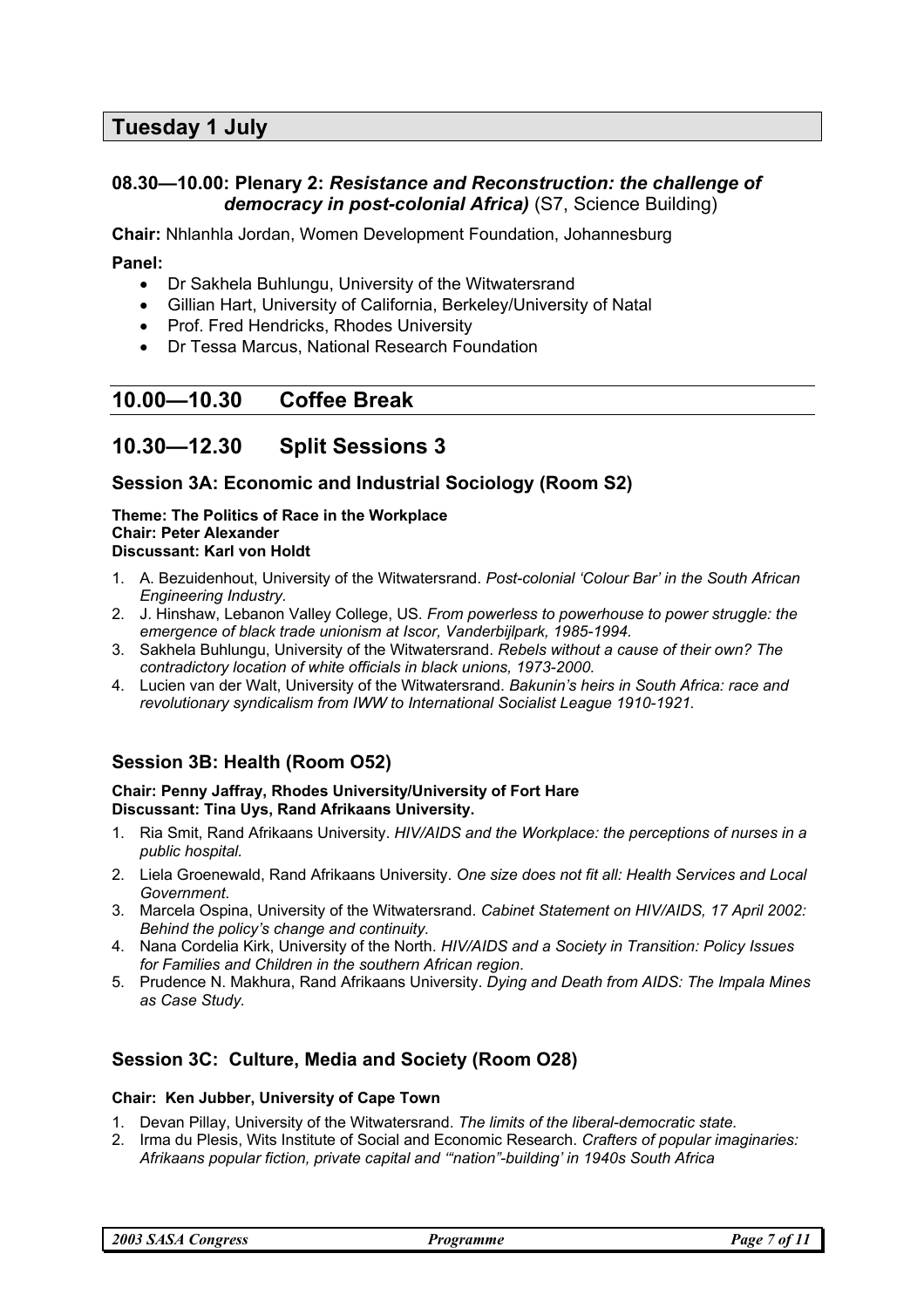- 3. Lionel Thaver, University of the Western Cape. *The Parliamentary Road to Television in South Africa: Visual communities and Nationhood- a view from the top.*
- 4. Maritha Marneweck, Rand Afrikaans University. *Interaction through Computer Mediated Communication: Pantomime or Panoply of New Social Identities?*

## **Session 3D: Politics and Law (Room O52)**

**Chair: Timothy Phakathi, Centre for the Study of Violence and Reconciliation.** 

- 1. Alan Emery, California State University Fullerton. *Comparing Opposition to Apartheid and Emerging Opposition to American Empire: The Dynamics of Ideological, Military and Political Power*
- *2.* Lawrence Malekano, University of Malawi. *Democracy, Resistance and Change in Contemporary Malawi*
- 3. P.I. Daniels and S.B. Links, University of Stellenbosch. *Political expedience or moral leadership? A moral-ethical perspective.*
- 4. Rialize Ferreira, University of South Africa. *Democracy and Civil-Military Relations in Africa.*

## **12.30—13.30: LUNCH**

## **13.30—15.30: Special Joint Session (Room S7)**

#### **Chair: Jimi O. Adesina, Rhodes University.**

**Author:** Karl von Holdt. 2003. *Transition from Below: forging trade unionism and workplace change in South Africa.* Scottsville: University of Natal Press.

#### **Discussants:**

- 1. Michael Burawoy, President, American Sociological Association, University of California, Berkeley.
- 2. Peter Alexander, Director, Centre for Sociological Research, Rand Afrikaans University.
- 3. Dinga Sikwebu, Education of Officer, National Union of Metalworkers of South Africa (NUMSA)

# **15.30—16.00: Coffee Break**

## **16.00—18.00 Split Sessions 4**

### **Session 4A: Economic and Industrial Sociology (Room S2)**

#### **Theme: The implications of retrenchments and de-industrialization Chair: Johann Maree**

- 1. Xolani Ngazimbi, University of Cape Town. *The impact of de-industrialisation on socio-spatial polarization and how it translates into residential desegregation in Johannesburg*
- 2. Jantjie Xaba, Rand Afrikaans University. *Retrenchments and Employee Assistance Programme: A South African Case Study*
- 3. B.L. Meel, University of the Transkei. *Doing time' at the mines by mineworkers of the former Transkei, South Africa.*
- 4. Anton Senekal & S Marais Steinman, Rand Afrikaans University/Work Trauma Foundation. *Solving psycho-social problems in the workplace.*

## **Session 4B: Development (Room S3)**

### **Theme: Civil Society in Development**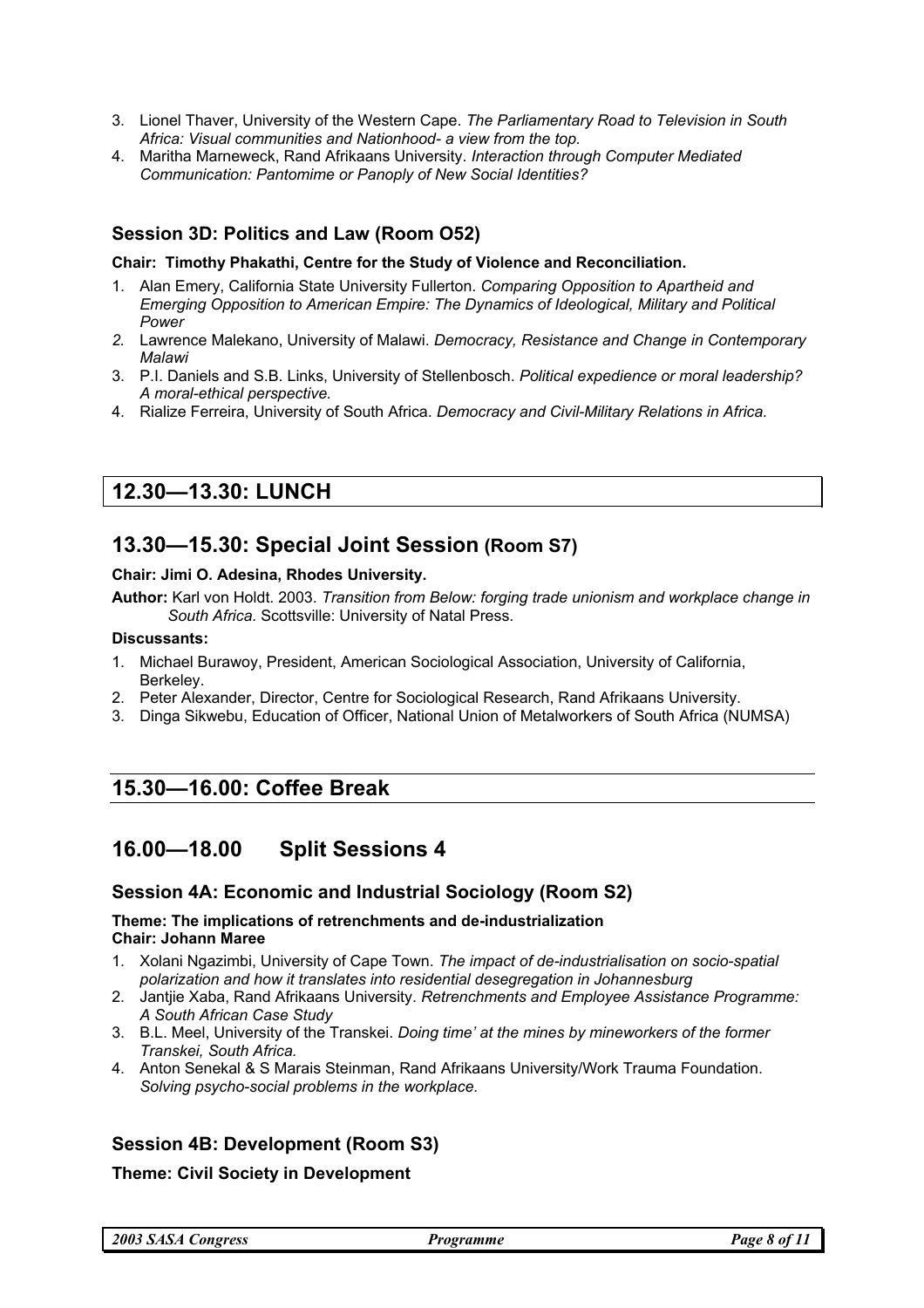#### **Chair: Manthiba Phalane, University of the North.**

- 1. Ndanduleni B. Nthambeleni, Rand Afrikaans University, *Co-ordinating civil society: a case of South African National Civic Organisation (SANCO) and the National Association of Residents and Civic Organisation (NARCO).*
- 2. Mvusi Mgeyane, University of Natal. *The pace that undermines the power to act: rethinking participation in post-Apartheid Jozini.*
- 3. R. Sooryamoorthy, University of Natal*. NGOs in Development: lessons to offer from Kerala, India.*
- 4. Zethu Matebeni, University of Pretoria. *HIV/AIDS and Development in South African Nongovernmental organisations.*

## **Session 4C: Education and Teaching Sociology (Room S4)**

#### **Theme: Schooling Policy and Practice, Change and Social Justice**

#### **Chair: Marcelle Dawson, Rand Afrikaans University.**

- 1. Alastair Smart: Vista University. *Measuring for reconstruction or democratization: Are our respondents "together"?*
- 2. David Fraser Brown: University of Natal. *Decentralisation and Language policy in South African Education.*
- 3. Nana Cordelia Kirk. University of the North. *Resistance, Reconstruction and Democracy: Struggle for the Reconstruction of Knowledge and Paradigm Shifts.*
- 4. Aminur Rahim, University of Fort Hare. *Education and Human Development*

## **Session 4D: Methodology & Theory (Room O28)**

#### **Chair: Ken Jubber, University of Cape Town**

- 1. Jacques de Wet and Zimitri Erasmus, University of Cape Town. *Qualitative Data Analysis as Rigorous Practice.*
- 2. Marlize Rabe, Vista University. *Are you out when you are not in? Revisiting 'insiders' and 'outsiders' as social researchers.*
- 3. Modibo M. Kadalie. *Critical Social Theory as an Intellectual Focus of the HBCUs in the United States and the HBUs in South Africa.*
- 4. David Renton, Sunderland University, UK. *The dissident imperative: social theory and the ideas of Samir Amin and Walter Rodney.*

## **Session 4E: Globalization (Room O52)**

#### **Chair: Geoff Waters, University of Natal.**

- 1. Alan Emery, California State University Fullerton. *How Movements Defeated an Overwhelmingly Powerful Military State: Lessons from the Defeat of South African Apartheid.*
- 2. Franco Barchiesi, University of Bologna, Italy. Social movements' anti-globalism and counterglobalism in the North and the South: Italy and South Africa Compared.
- 3. Peter Alexander, Rand Afrikaans University. Anti-globalisation, Identity and Leadership: the Soweto Elecrtricity Crisis Committee
- 4. Guy Slingsby, Rand Afrikaans University. Globalisation and Worker's Consciousness in Newcastle

# **20.00—21.30: Congress Braai**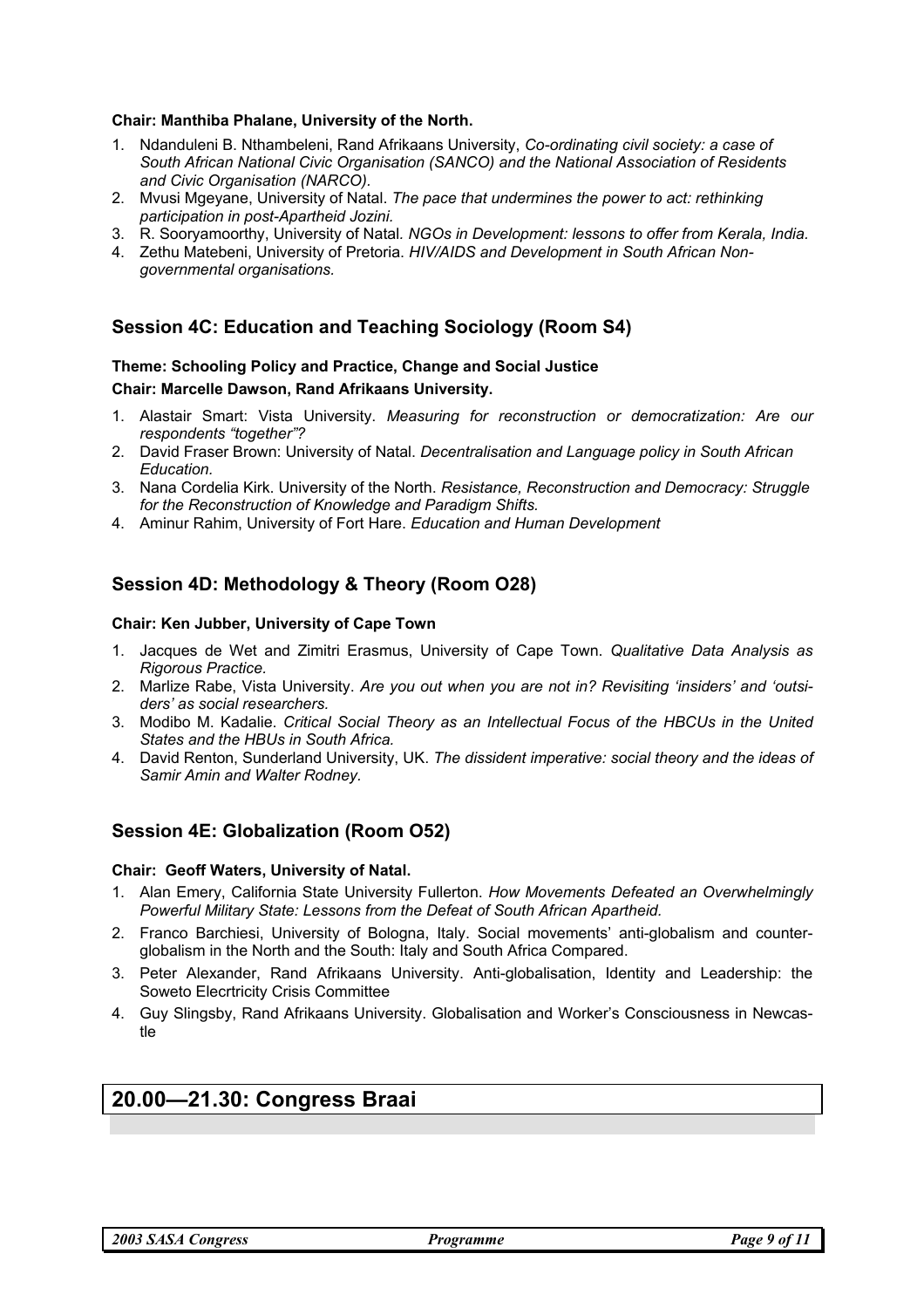# **08.30—10.00: Split Session 5**

### **Session 5A: Joint Gender & Development Sessions (Room S2)**

#### **Theme: Gender and Development**

#### **Chair: Samira Bayat, University of Natal.**

- 1. Nhlanhla Jordan, Women Development Foundation, Johannesburg. *Morality of tourism as job creation: implications for rural women in the Eastern Cape.*
- 2. Manthiba M. Phalane & K.P. Sithole, University of the North. *Gender, Youth and Development: the South African Context.*
- 3. Cornelius Odoemene, University of Ibadan, Nigeria. *Women and Economic Development: a critical historical survey of Nigeria.*
- 4. Pius Tanga, University of Natal*. Gender differences in Science and Technology in Anglophone Cameroon.*

### **Session 5B: Economic and Industrial Sociology (Room S4)**

#### **Theme: Unions in Public & Informal Sectors**

#### **Chair: Sarah Mosoetsa, University of the Witwatersrand**

- 1. Jacqui, du Toit, University of Cape Town. *Public Service Bargaining Council*
- 2. Pauline Dibben, Middlesex University, UK. *Involving the Socially Excluded in Transport Decision-Making: The Ambiguous Role of Local Government Officers.*
- 3. Meera Ichharam, Rand Afrikaans University. *Informal Sector Women Workers The Case of Garment Home-workers under the Self-Employed Women's Association (SEWA).*

### **Session 5C: Politics and Law (Room O28)**

#### **Theme: Reconciliation and Restorative Justice in South Africa**

#### **Chair: R. Ferreira, University of South Africa.**

- 1. Hugo van der Merwe, Centre for the Study of Violence and Reconciliation, South Africa. *Reconciliation and Restorative Justice: The Impact of the South African TRC Amnesty Process on Amnesty Applicants.*
- 2. Timothy S. Phakathi, Centre for the Study of Violence and Reconciliation, South Africa*. The impact of the South African Truth and Reconciliation Commission (TRC) Amnesty Process on victims of gross human rights violations.*

### **Session 5D: Urban & Family Sociology (Room O52)**

#### **Theme: Issues in Social Policy Chair: Aisha Lorgat, University of Natal**

- 1. Geoff Waters, University of Natal. *Trapped in the inner city? The plight of pensioners in postapartheid central Durban.*
- 2. Susan Ziehl, Rhodes University. *Family Policy: lessons from elsewhere.*
- 3. Oka M. Obono, University of Ibadan. *Life histories of infertile women in Ugep, Southern Nigeria.*

## **10.00—10.30 Coffee Break**